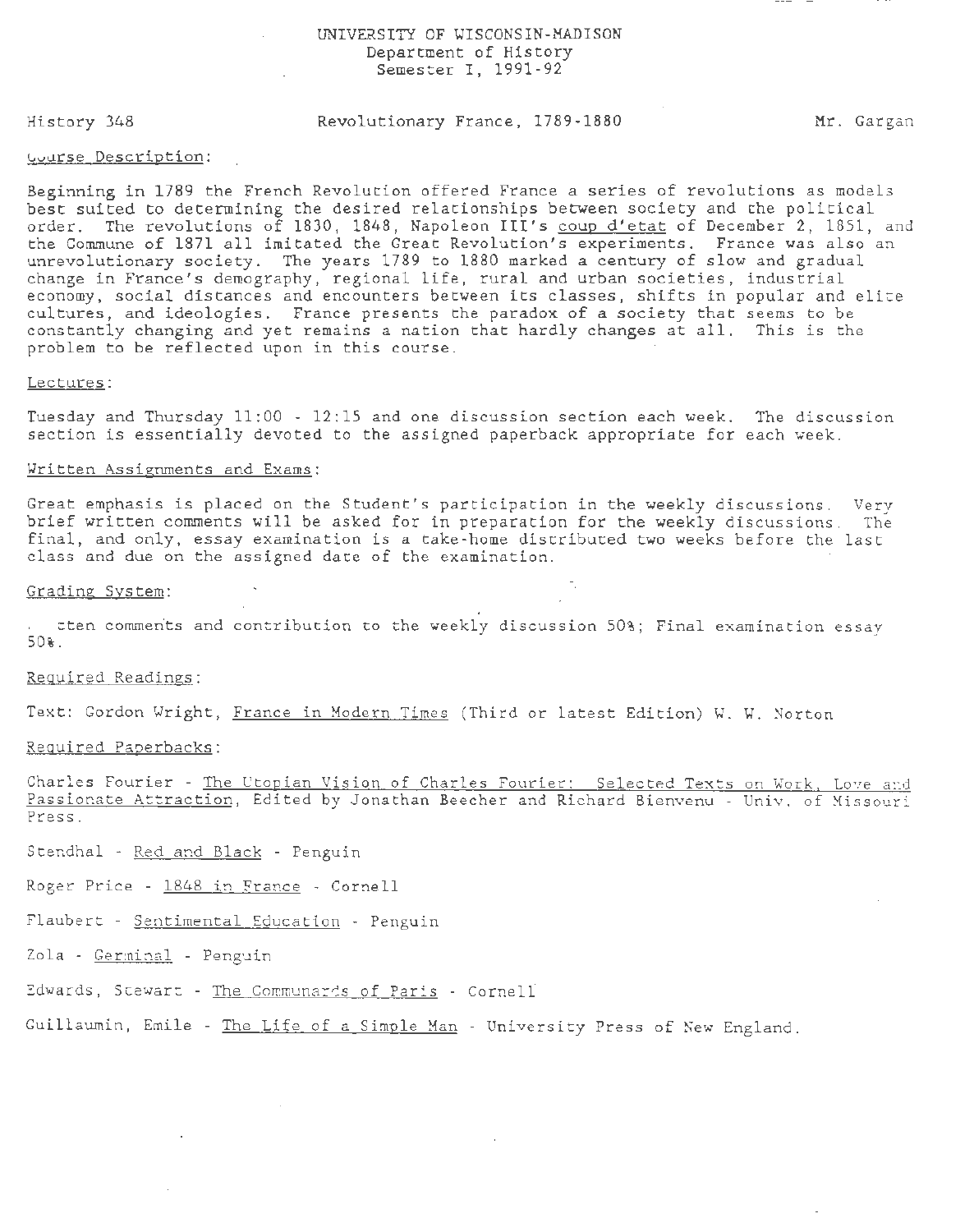# UNIVERSITY OF WISCONSIN-MADISON Department of History Semester I, 1990-91 December 16, 1990

History 348 Revolutionary France

# FINAL EXAMINATION Mr. Garga

Please answer three questions. Your answers are to be returned to my office 5102 Humanities between 2:45 and 4:45 on December 16. Please submit also the essays you wrote during this term.

- 1. Compare the demographic experiences of France in the eighteenth century and in the years 1815 to 1880.
- 2. What is the significance of France's provincial and regional history? Compare this experience in two areas for the eighteenth century and or France in the years 1815-1880.
- 3. Compare the essential aspects of France's urban history in the eighteenth century and in the years 1815-1880.
- 4 . Compare France's popular culture in the eighteenth century and in the years 1815- 1880.
- 5. Compare the essential issues of importance to the Enlightenment and the essential issues commanding the attention of France's artists and writers by the mid-century of nineteenth century France.
- 6. Compare the essential contradictions in France's political history during the periods 1815 to 1830 and 1830 to 1848.
- 7. Why did the Revolution of 1848 and the Second Republic fail?
- 8. In what way to the aspirations of the Commune differ, add to the goals in 1848?
- 9. Imagine a discussion between Stendhal, Flaubert, Zola and Emile Guillaumin in which each author, or some of them, try to persuade the others that they alone understood the French mentality and society.
- 10. How do you understand Louis Napoleon's political success and failure?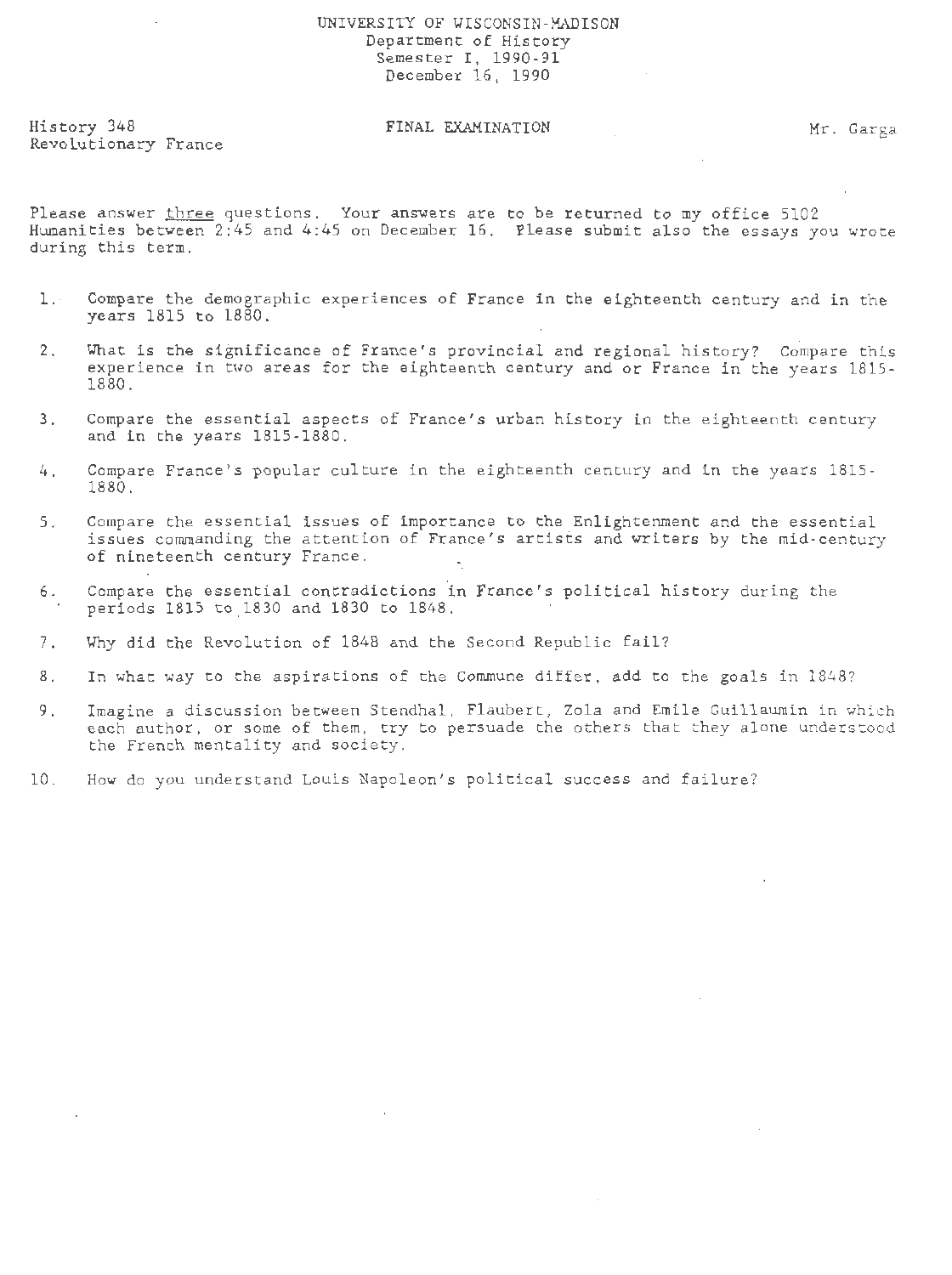



I COMTAT-VENAISSIN, see Flacillie, 2 (73).

2 SAVOIE AND COMTE DE NICE. The Duché de Savoie war of which the *départements* of Savoie and Haute Savoie were formed: and the Comté de Nille were not finally caded to France until 1850.

3 Teastroine of Metsony, the permin of the Department du Heut-Nam which remained in French pessession. in 1371 after the France-Pression Wor. It retained to legarate administrative status when Alsace and Lorraine were restored to France in 1919 by the Treaty of Verlailles, and now junks as a department.

ت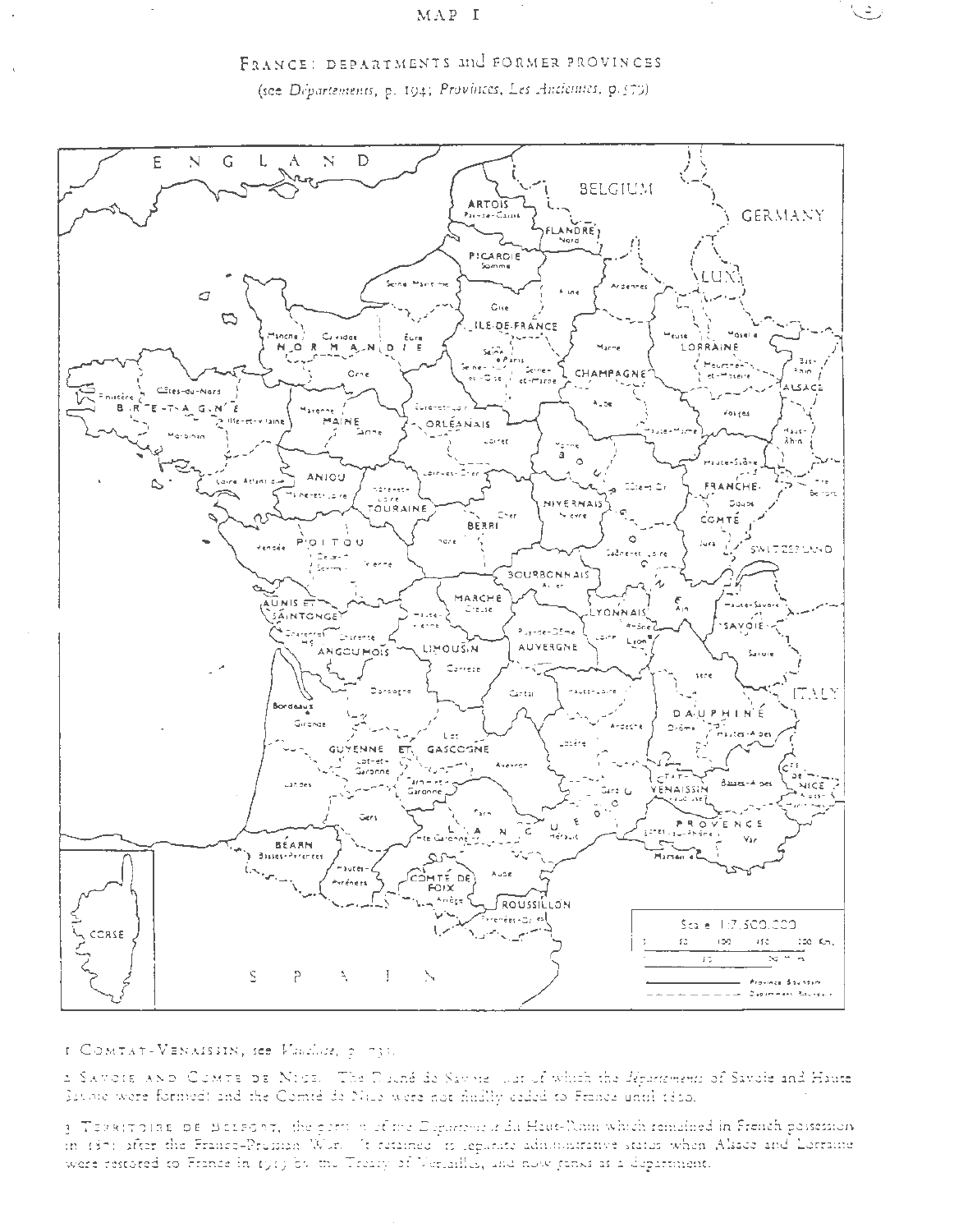

# Les socialistes devraient perdre la moitié de leurs régions

Les socialistes ne profiteront pas de ce qu'ils int vous et impose : l'élection des conseniers a proportionnel La gauche avait pourtant Transmitte in the second of the state of the state of the state of the state of the state of the state of the state of the state of the state of the state of the state of the state of the state of the state of the state of quest. Il n'e a que douze ani que, par une loi vouquel, Ausurd'hui, la villa devenue para de la finalisation de la finalisation de la finalisation de la finalisation de la finalisation de la finalisation de la finalisation de la finalisation de la finalisation de la final confectivité territoriale de la République

Les résaitats des rivers es régions es la mars ne vont pas facilités la mise les citire le rent ite i issemblée régionnie. Coffe di ne criticia that the line of the same manufacture in the contraction of the same of the same contraction of the same of the same contraction of the same contraction of the same contraction of the same contraction of the same contracti missens essignifs pour s'assurer la rivellité de la mavinte

In order the control of control and control roak les erfers que l'on playant criteine il erret le demijenint de elus sus seconds qu'ils prémiers<br>alors que le PS en nota l 10 de RPR et l L DIT<br>jestient un reu maint d'ain rrinn, alors que le<br>«divers armic » en esgnent il 51. Le Front nationai fait pratiquement le meme score.

d'ette receive uniformaté des movennes astrotantes dans certains cas. Dans ta Surine nar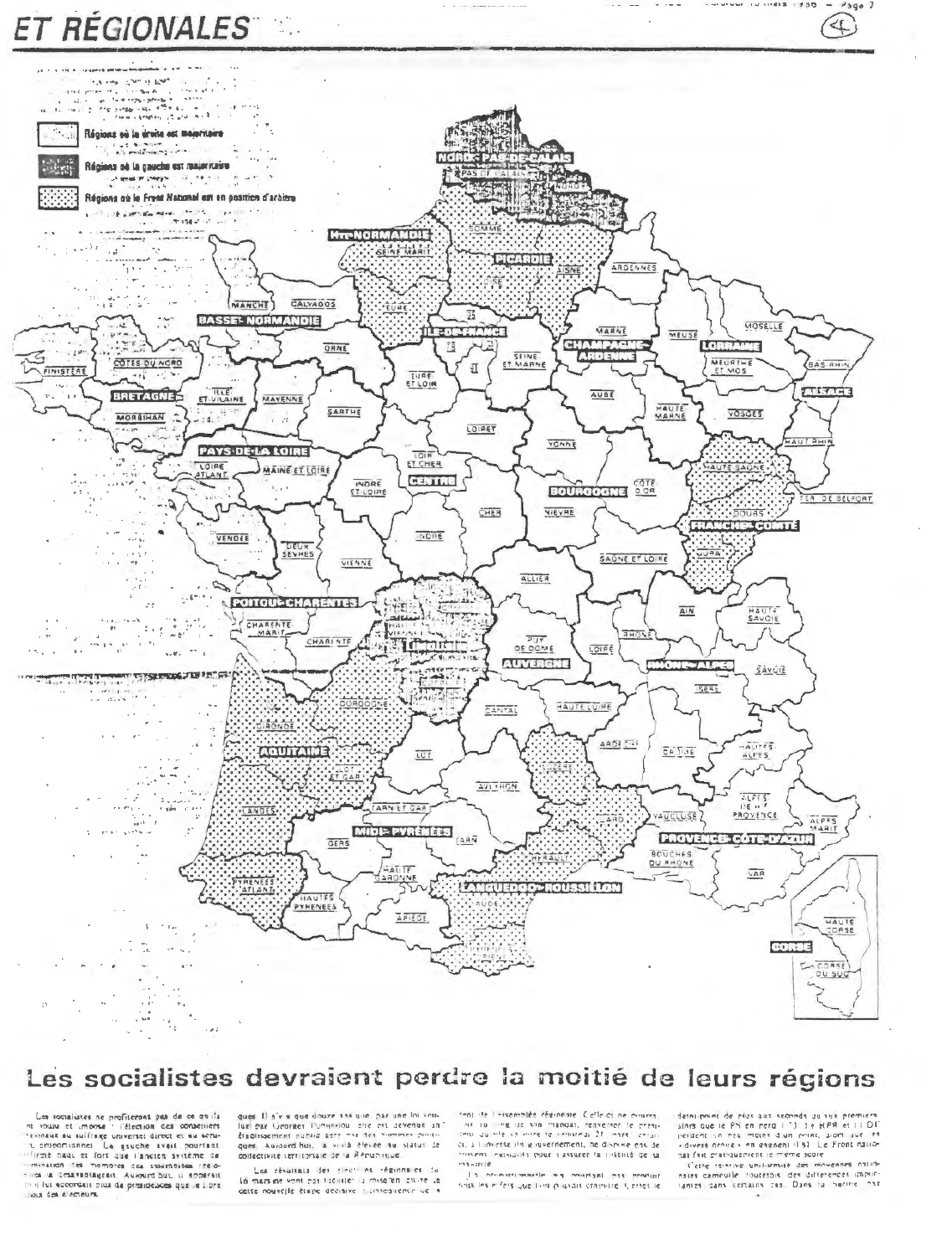History 348-9

ţ

E. Gargan

| Year         | Population       | Annual              |  |  |  |
|--------------|------------------|---------------------|--|--|--|
|              | (in thousands)   | Increase<br>per 100 |  |  |  |
| 1791         | 27,190           | 0.005               |  |  |  |
| $-1801$      | 27,350           | 0.56                |  |  |  |
| 1821         | 30,462           | 0.69                |  |  |  |
| 1831         | 32,589           | 0.59                |  |  |  |
| 1836         | 33,541           | 0.41                |  |  |  |
| 1841         | 34,230           | 0.68                |  |  |  |
| L846         | 35,400           | 0.21                |  |  |  |
| 1851         | 35,783           | 0.14                |  |  |  |
| 1856         | 36,039           | 0.74                |  |  |  |
| 1861         | 37,386           | 0.36                |  |  |  |
| 1866<br>1872 | 38,067<br>36,103 | 0.55                |  |  |  |
| 1876         | 36,906           | 0.41                |  |  |  |
| 1881         | 37,672           | 0.29                |  |  |  |
| 1886         | 38,219           | 0.06                |  |  |  |
| .91          | 38, 343          | 0.09                |  |  |  |
| $-196$       | 38,518           | 0.23                |  |  |  |
| 1901         | 38,962           | 0.15                |  |  |  |
| 1906         | 39,252           | 0.18                |  |  |  |
| 1911         | 39,605           |                     |  |  |  |
| 1921         | 39,210           |                     |  |  |  |
| 1926         | 40,744           | 0.78                |  |  |  |
| 1931         | 41,835           | 0.53                |  |  |  |
| 1936         | 41,907           | 0.03                |  |  |  |
| 1946         | 40,503           |                     |  |  |  |
| 1954         | 42,777           | 0.70                |  |  |  |
| 1962         | 47,558           | 0.80                |  |  |  |
| 1968         | 50,105           | 0.70                |  |  |  |

SOME STATISTICS ON THE DEVELOPMENT AND STRUCTURE OF FRENCH SOCIETY 1775-1968

> Discribucion of the Population Sconfine to Jap Croune

| Ages      | 1775 | 1851 | 1901 | 1946                                    | 1968 |
|-----------|------|------|------|-----------------------------------------|------|
| $0 - 19$  | 42.8 | 38.5 | 34.3 | 29.5                                    | 33.8 |
| $20 - 59$ | 49.9 | 51.3 | 52.7 | 54.5                                    | 48.3 |
| $60+$     | 7.3  | 10.2 | 13.0 | 16.0                                    | 17.9 |
|           |      |      |      | 100.00! 100.00! 100.00! 100.00! 100.00! |      |

Percentage of Urban Population

| Year | % of Urban<br>Population in<br>Communes of<br>$2,000$ and more | % of Population<br>in Towns of<br>$5,000$ and more |  |  |  |  |
|------|----------------------------------------------------------------|----------------------------------------------------|--|--|--|--|
| 1836 |                                                                | 16.8                                               |  |  |  |  |
| 1846 | 24.4                                                           |                                                    |  |  |  |  |
| 1851 | 25.5                                                           | 17.9                                               |  |  |  |  |
| 1856 | 27.3                                                           |                                                    |  |  |  |  |
| 1861 | 28.9                                                           |                                                    |  |  |  |  |
| 1866 | 30.5                                                           | 24.4                                               |  |  |  |  |
| 1872 | 31.1                                                           |                                                    |  |  |  |  |
| 1881 | 34.8                                                           |                                                    |  |  |  |  |
| 1891 | 37.4                                                           |                                                    |  |  |  |  |
| 1901 | 40.9                                                           | 35.6                                               |  |  |  |  |
| 1911 | $\epsilon$ , and<br>44.2                                       | 38.4                                               |  |  |  |  |
| 1921 | 46.4                                                           | 41.1                                               |  |  |  |  |
| 1936 | 52.4                                                           | 46.8                                               |  |  |  |  |
| 1954 | 56.0                                                           | 50.2                                               |  |  |  |  |
| 1962 | 61.7                                                           | 55.2                                               |  |  |  |  |
| 1968 | 70.5                                                           | 59.0                                               |  |  |  |  |

Source: Georges Dupeux, La Société francaise 1789-1970<br>(Paris, 1972) pp. 46, 16, 19.

 $\mathbb{R}$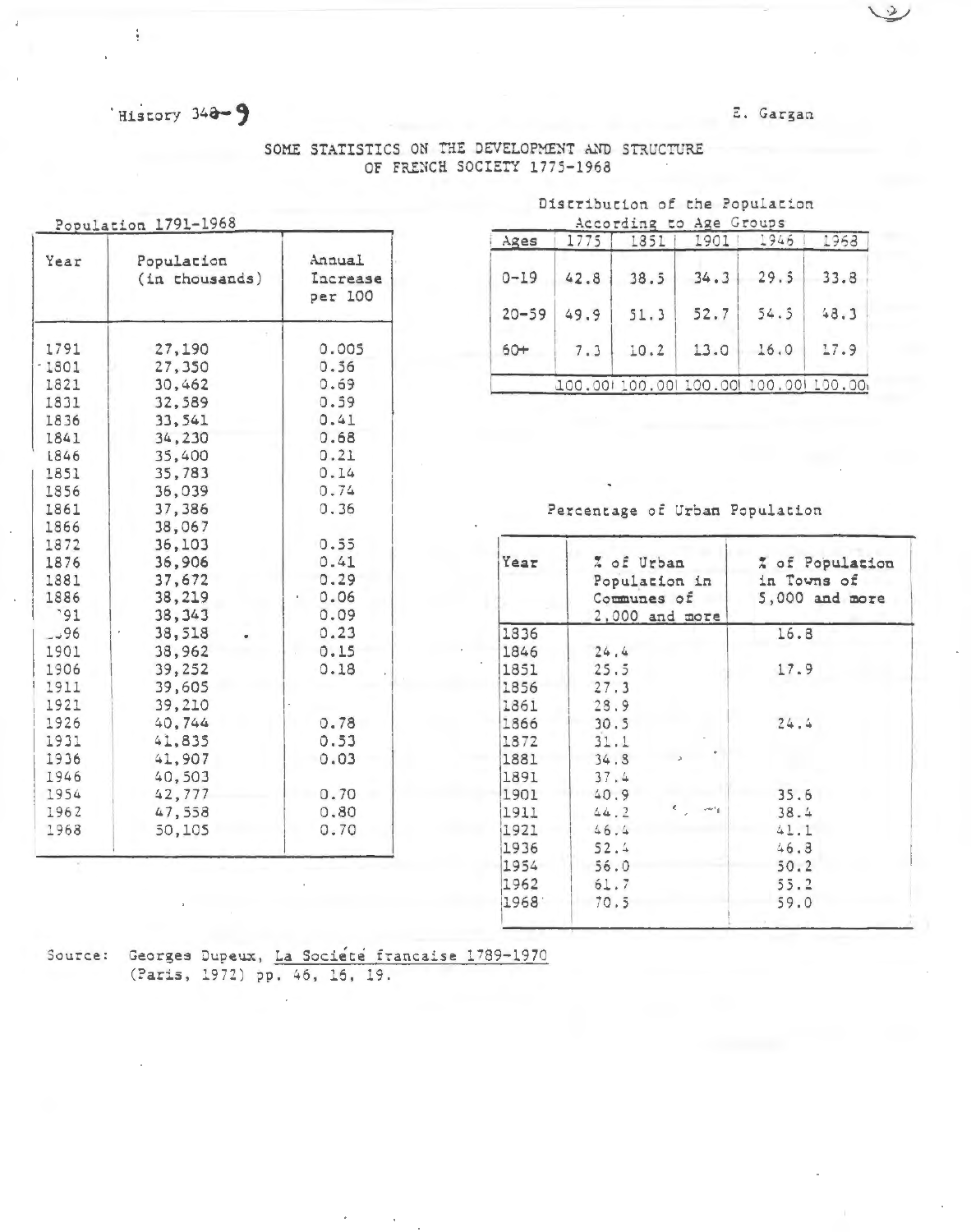% of Active Population in the Three Sectors of the Economy

| Years               | 1851 | 1881 | 1901 | 1921 | 1936 | 1954 | 1962 | 1968 |
|---------------------|------|------|------|------|------|------|------|------|
| Primary<br>Sector   | 53   | 48   | 42   | 43   | 37   | 30   | 22   | 16   |
| Secondary<br>Sector | 25   | 27   | 31   | 29   | 30   | 34   | 37   | 40   |
| Tertiary<br>Sector  | 22   | 25   | 27   | 28   | 33   | 36   | 41   | 44   |

Source -  $IBID.$ , p. 30

| Age<br>when ending<br>studies<br>$\bullet$ | 1901          | 1906           | 1911           | 1921               | 1926           | 1931                           | 1936                 | 1946              | 1954           | 1962           | 1968 |
|--------------------------------------------|---------------|----------------|----------------|--------------------|----------------|--------------------------------|----------------------|-------------------|----------------|----------------|------|
| <b>Illiterates</b>                         | 12            | 10             | $\delta$       | 6                  | 5              | $\overset{f}{\rightharpoonup}$ | 3                    | $\overline{2}$    |                |                |      |
| $7 - 9$                                    | $\mathbb{L}4$ | 12             | <b>LO</b>      | 7                  | 4              | 3                              | $\mathbb{C}$         | ı                 | $\overline{a}$ |                |      |
| $10 - 12$                                  | 17            | $-5$           | $-4$           | 11                 | 10             | 8                              | $\acute{\mathrm{z}}$ | $\stackrel{'}{+}$ | 2              | $\overline{a}$ |      |
| $13 - 14$                                  | 40            | $44$           | 48             | 54                 | 58             | 61                             | $54$                 | ó5                | $5\bar{5}$     | $51 \t37$      |      |
| $15 - 18$                                  | 22            | 13             | 14             | 15                 | 16             | 17                             | 13                   | 20                | 23             | 27             | 30   |
| $19 - 21$                                  | 4             | 4              | 4              | 5                  | 5              | $\tilde{\mathbf{J}}$           | $\overline{5}$       | $\overline{5}$    | $\ddot{\circ}$ | 7              | 7.   |
| $22 +$                                     | I             | $\overline{2}$ | $\overline{2}$ | $\hat{\mathbf{r}}$ | $\overline{a}$ | $\sqrt{2}$                     | $\tilde{c}$          | 3                 | $\overline{a}$ | 3              | ú.   |
| TOTAL                                      | 100           |                |                |                    |                |                                |                      |                   |                |                |      |

Distribution of Active Population at the Age of Leaving School

N.3. The Years 1901-1946 refer to masculine active population

1954, 1962, 1968 refers to total active population

Source: Revue Population, Mai-Juin 1968